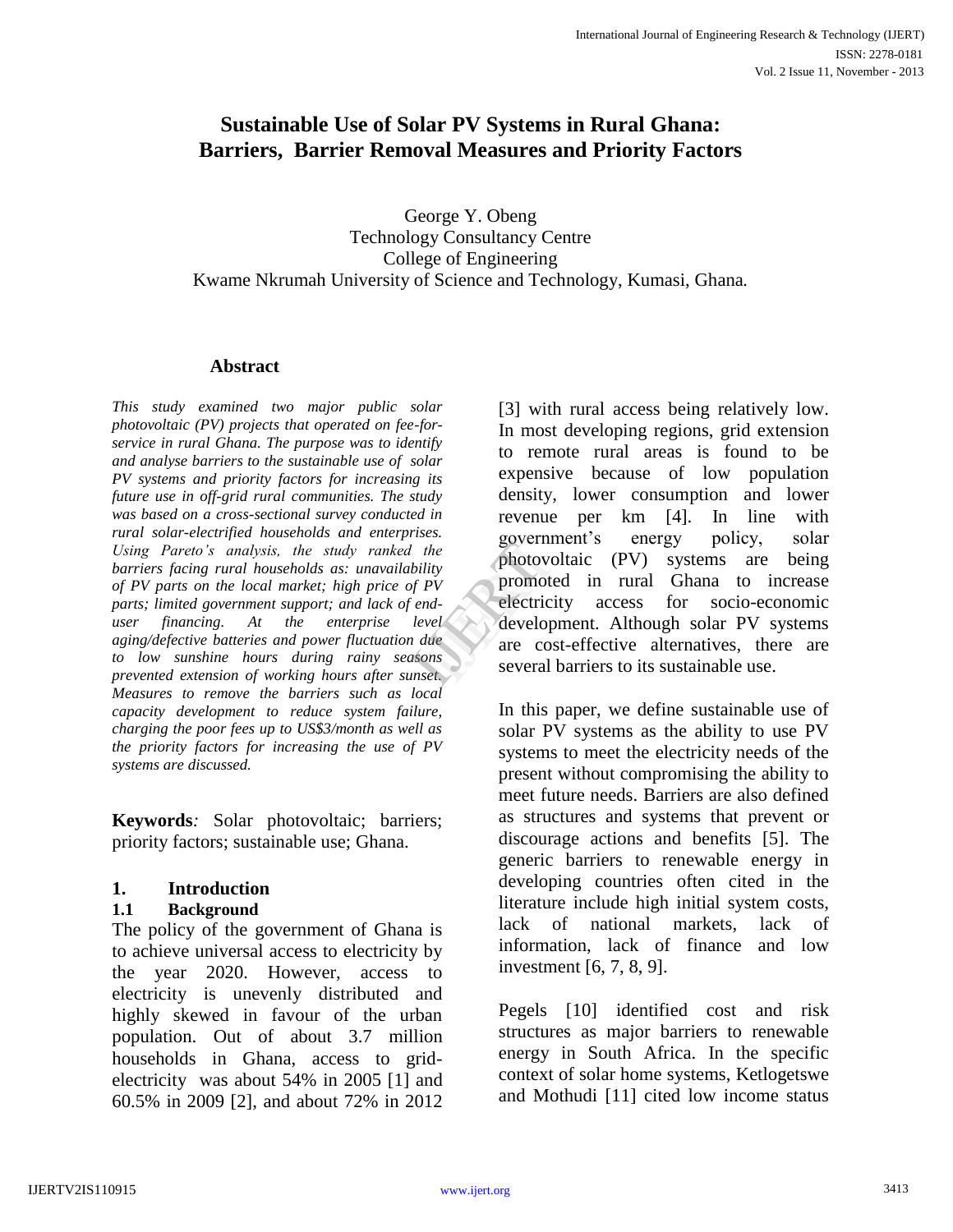of rural inhabitants and migration of houseowners from village status to lands, or cattle posts as major barriers causing low use of solar home systems by rural communities in Botswana. Assessment of GEF-supported solar PV projects in several African countries including Kenya, Ethiopia, Mozambique, Zambia and Uganda indicated high investment costs, low awareness, lack of technical skills and low capacity as the major barriers [12]. Nevertheless, these barriers are universal and lack ranking for attention and key barrier removal measures.

Given the fact that barriers are often quite situation-specific in any given region or country, there is the need to examine important few barriers specific to the Ghanaian context for policy and planning decisions, bearing in mind budgetary constraints and limited resource allocations. Despite considerable deployment of solar PV systems in Ghana, there is relatively little research on the specific challenges facing rural consumers. Furthermore, there are uncertainties with regard to the specific barriers to the sustainable use of rural PV systems at the household and enterprise levels.

Results available indicate that the use of solar PV in off-grid rural communities is plagued with barriers, which must be carefully researched. At the same time, there are priority areas of concern, which must also be researched to provide the direction to sustain off-grid PV systems. Without a clear analysis of the barriers and the priority factors for sustainable use,

To determine the barriers to the sustainable use of solar PV in rural households and micro-enterprises, cross-sectional surveys of 96 solar-electrified households and 22

potential users may not accept PV technology as an appropriate alternative. Therefore, two major public solar PV rural electrification projects in Ghana were studied for analysis: (1) Spanish/Ministry of Energy Solar PV Electrification Project; and (2) UNDP-GEF Renewable Energy Service Project (RESPRO). These projects were implemented between 1998 and 2002 in off-grid rural and peri-urban communities in Ghana using fee-for-sevice approach.

# **1.2 Research Questions and Objectives**

To help analyse the barriers and priority factors for sustainable use of off-grid PV systems, the following research questions were posed to guide the study: What specific barriers affect the sustainable use of solar PV systems in off-grid rural communities? What measures can contribute to remove or mitigate the barriers? How do solar-electrified households perceive the future use of PV systems? What factors can contribute to increase the future use and maintenance of solar PV systems in rural communities? What policies can contribute to ensure the sustainability of public solar PV rural electrification projects? The objectives of this paper were three fold: First, to identify and analyse the barriers to the sustainable use of solar PV in rural households and micro-enterprises in Ghana; second, to suggest measures to remove the barriers; and third, to determine priority factors and make recommendations for the sustainability of public solar PV electrification projects. France Community<br>
International Community<br>
International Community<br>
International Community<br>
International Community<br>
International Community<br>
International Community<br>
International Community<br>
International Community<br>
Inte

# **2. Methodology 2.1 Study Areas and Research Methods**

solar-electrified enterprises (N=118) were conducted in sixteen communities of five regions in Ghana. The study areas were the following off-grid rural communities: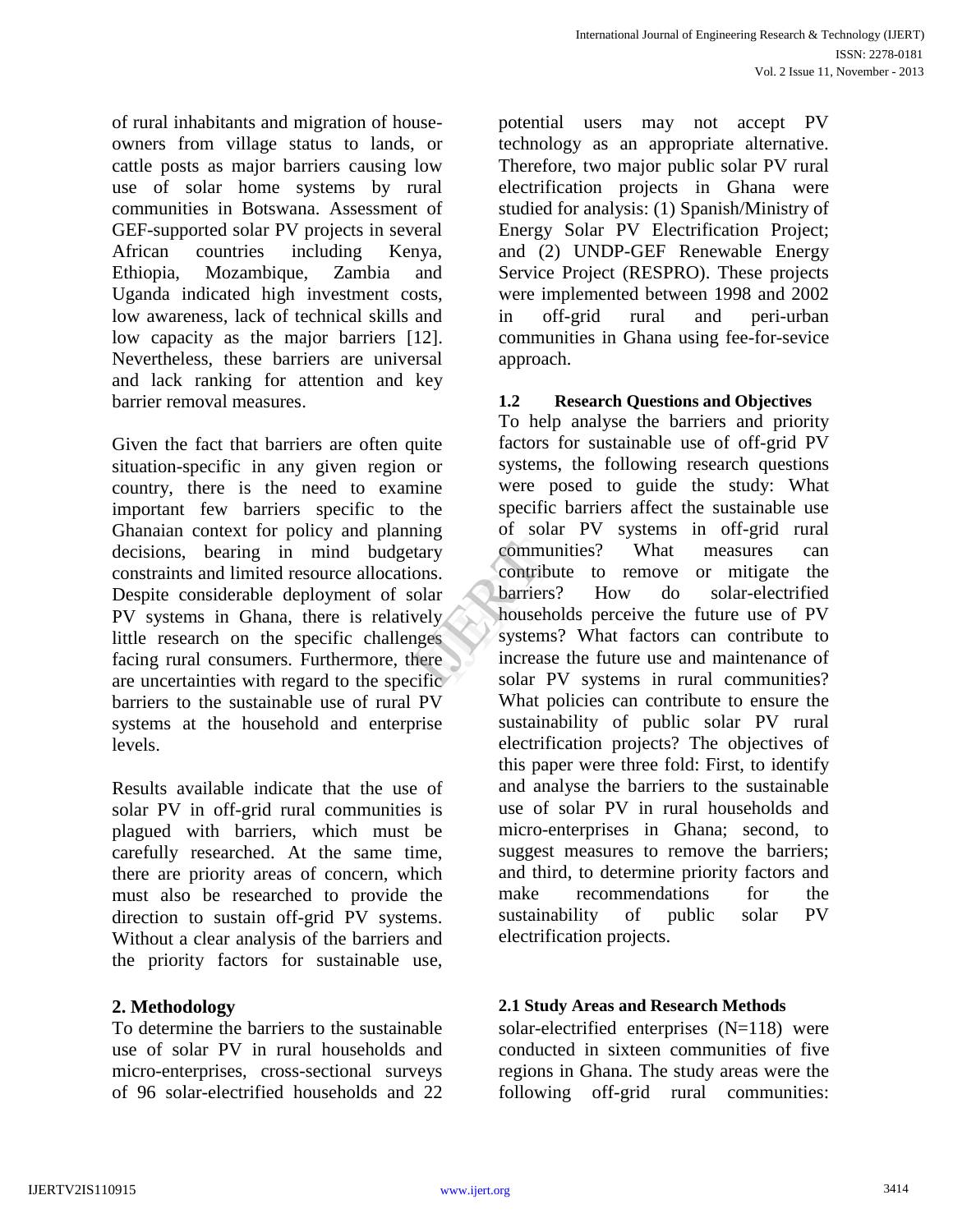Kpentang, Kpenbung, Kambatiak, Bamong, Kintango, Chintilung, Tojing, Gbetmanpaak, Jimbali, Najong No.1 and Pagnatik in Bunkpurungu Yunyoo district (Northern region); Kpalbe in East Gonja district (Northern region); Tengzuk in Talensi-Nabdam district (Upper East region); Wechiau in Wa-West district (Upper West region); Kpassa in Nkwanta district (Volta region); and Apollonia in Tema district (Greater Accra region). Pretesting of the questionnaires was carried out in the Nkoranza district of Brong-Ahafo region.

In each of the communities research assistants who speak the local language were engaged in the administration of the questionnaires. The household and enterprise-level questionnaires contained 192 and 91 variables respectively. In view of the homogeneity of the end-uses of the PV systems - mainly for lighting, radio and television - the selected sample size  $(n=118)$  with 5% margin of error is statistically adequate for analysis. Several authors consider sample sizes  $(N \geq 30)$  as statistically large samples [13, 14]. However, most social researchers would probably recommend a sample size of at least 100 as adequate for statistical data analysis [15].

Separate lists of beneficiaries were used to select the households and enterprises in a systematic sampling. In each sampling, the first case was randomly selected by drawing slips of paper with numbers from the first cases based on calculated sampling fraction (actual sample size divided by total sample population). Subsequent cases were systematically selected using the sampling fraction to determine the interval of selection. From the lists of the

beneficiaries, PV systems (50Wp and 100Wp) that have been operational for over three years were selected. This criterion was based on the assumption that over a three-year period, PV systems and components (car battery, regulator and fluorescent lamp etc.) would have gone through a cycle of operation and maintenance (O&M) and beneficiaries would have learned lessons worth studying. The purpose of the questionnaire was to gather ex-post information regarding the factors affecting the sustainable use of solar PV systems in off-grid rural Ghana.

# **2.2 Underlying Assumptions**

The underlying assumptions that govern the interpretation of the study results were that since the solar-electrified households and enterprises did not pay for the costs of the installed PV systems, initial investment costs were not considered in the analysis. At the household and enterprise levels monthly household expenditure and enterprise purchases were used as proxies for incomes. The underlying reason was to find out whether low income adversely affect sustainable use of solar PV in rural Ghana as reported by Ketlogetswe and Mothudi [11]. Eventure installed<br>
the costs were<br>
nd At the P<br>
ize monthly<br>
is enterprise<br>
for incom<br>
as find out

# **2.3 Statistical Analysis**

Pareto analysis and barrier ranking were used to identify and analyse the barriers associated with the use of solar PV at the household and enterprise levels. Statistical significance was computed at  $p<0.05$ . In order to analyse the data, SPSS 16.0 for Windows was used. The data were cleaned by visually cross-checking the data base with the individual questionnaires to find out wrong entries; and by using box-plot to identify extreme values and outliers.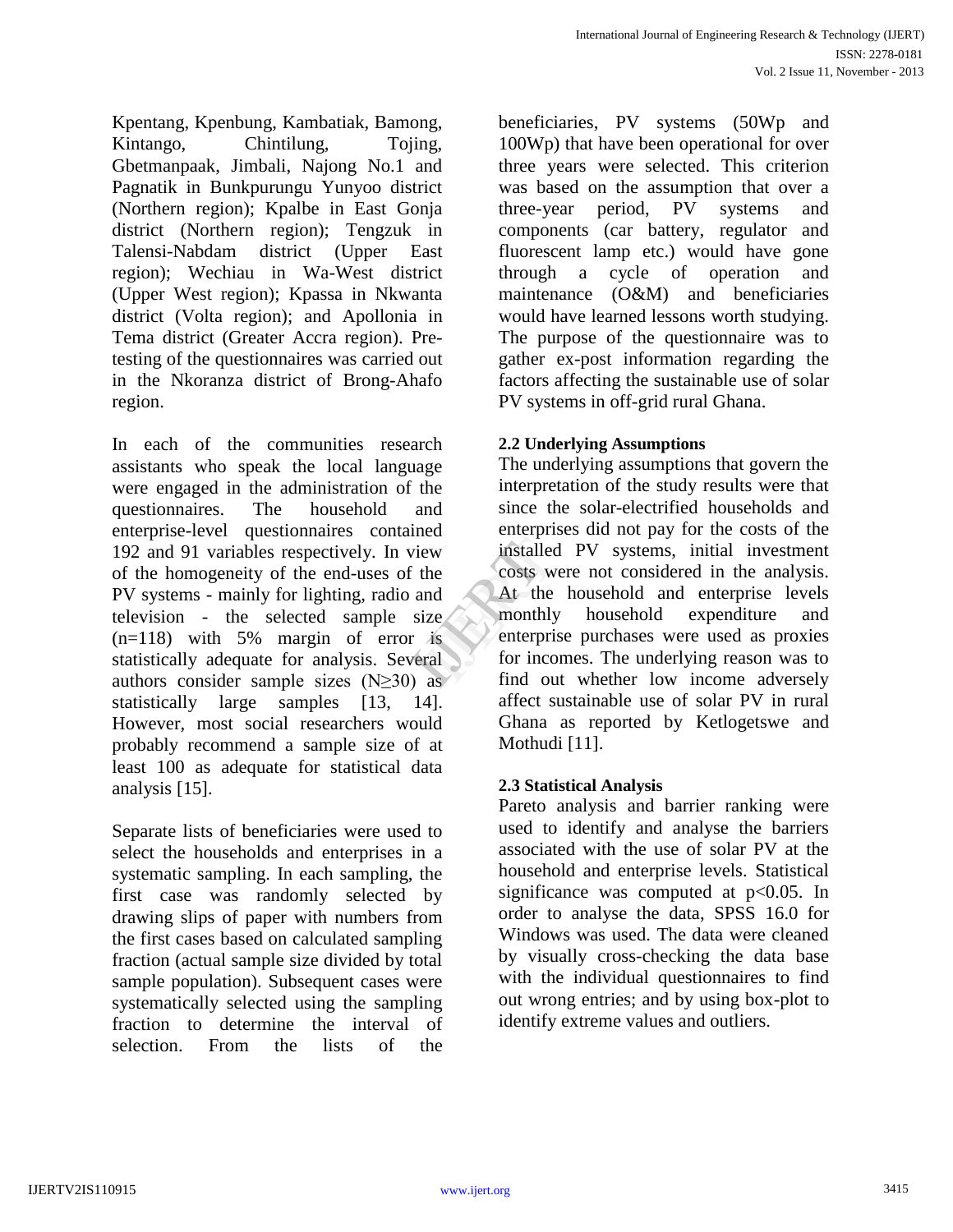# **3. Results**

### **3.1 Characteristics of the Surveyed Households and Enterprises**

In the surveyed households the mean age of the respondents was 45 years. About 92% of the respondents were married, 4% single; 2% separated; 1 % divorced and another 1% widowed. The mean household sizes were about 8.3 members. An average of 5 children per household was recorded. Majority of the respondents were farmers (59%), teachers (20%) and traders (9%). The household heads had no education (29%), primary (15%), secondary (12 %) and tertiary (22%). A fairly equal proportion of modern (concrete and aluminium roof) and traditional buildings (mud/earth materials and thatch roofs) were observed.

The enterprises surveyed were generally small-scale employing less than 6 people. They were mainly shops engaged in the sale of groceries (village supermarket), chemicals (drugs), tailoring, drinking bars, spare parts, electronic repair and video show business. However, grocery shops, chemical shops, drinking bar and tailoring were the predominant enterprises in all the communities. Enterprise owners were

### **3.2 Analysis of Barriers**

Table 3 displays the count (frequency) of responses by type of barrier to the use of solar PV. Pearson chi-square test of the responses by each type of barrier shows significant values of  $0.000$  ( $p<0.05$ )

predominantly males (91%). Their ages ranged between 20 and 49 years. They have been engaged in their businesses for 4-15 years. Their monthly estimated earnings varied by size, type, season and geographical location. Their earnings ranged from about US\$ 108 per month in tailoring business to over US\$ 490 per month in spare parts business. A summary data on the characteristics of the surveyed households and enterprises are provided in Tables 1 and 2 below.

#### **3.1.1 Satisfaction with PV Services**

The results of the study indicated that in general, the project beneficiaries were satisfied (81%) with the basic electricity services provided by their solar PV system. Lighting, radio listening and television viewing emerged as the most significant outputs of solar PV in the study areas. The main reasons provided by those not satisfied (19%) were: defective battery and lamps (59%); inadequate power supply during the rainy season (18%); PV system could not run devices such as electric fans (12%); poor maintenance services (11%); and light not sufficient for lighting entire place (6%). outputs of<br>
Ily main reals<br>
le.<br>
ale lamps (5<br>
during the<br>
could not<br>
(12%); points

> indicating differences in responses to each type of barrier. Since all the respondents were users of solar PV, the observed difference in the responses are likely to be real and not due to chance.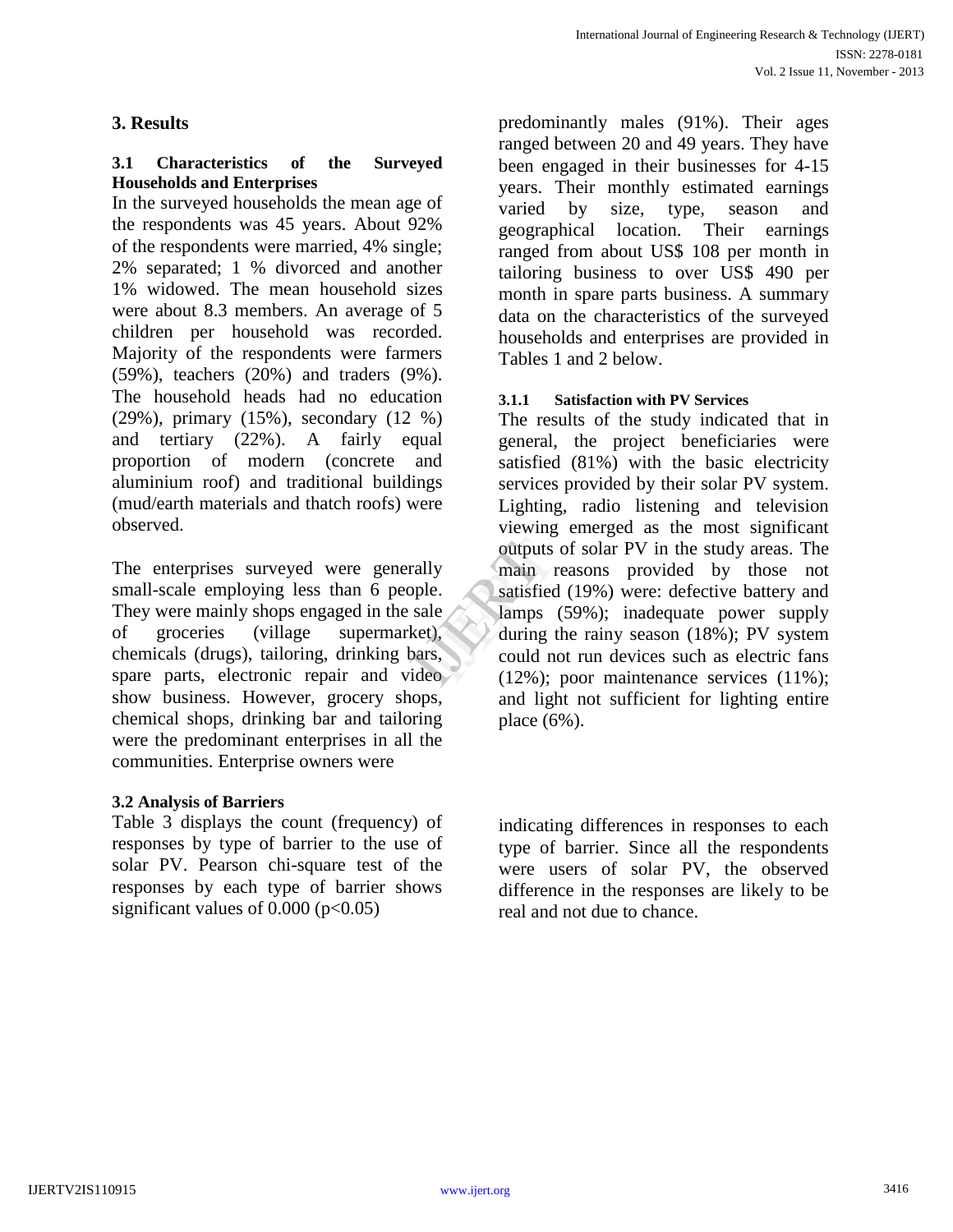|                                                  | <b>Solar-electrified Household</b> |
|--------------------------------------------------|------------------------------------|
| Average HH size                                  | 8.3                                |
| Average no. of children $( \leq 14 \text{ yrs})$ | 5                                  |
| Average Age of Household head                    | 45                                 |
| Occupation of HH head (%)                        |                                    |
| Farming                                          | 59.4                               |
| Trading                                          | 9.4                                |
| Artisan                                          | 2.1                                |
| Teaching                                         | 19.8                               |
| <b>Public Service</b>                            | 5.2                                |
| Others                                           | 4.2                                |
| Level of Education of HH (%)                     |                                    |
| No Education                                     | 29.2                               |
| Primary                                          | 14.6                               |
| Middle                                           | 10.4                               |
| <b>JSS</b>                                       | 4.2                                |
| Secondary                                        | 11.5                               |
| Tertiary                                         | 21.9                               |
| Others                                           | 8.3                                |
| <b>Estimated Monthly Income</b>                  |                                    |
| % up to US\$ 1 per day                           | 17%                                |
| % between US\$1 and US\$ 2 per day               | 42%                                |
| % above US\$ 2 per day                           | 41%                                |
| <b>Monthly fee-for-service</b>                   |                                    |
| 50 Wp PV system                                  | <b>US\$1.63</b>                    |
| 100 Wp PV system                                 | <b>US\$ 2.72</b>                   |
| Average maintenance cost                         | <b>US\$ 3.00</b>                   |
| <b>Dwelling type</b>                             | Modern/Traditional                 |
| Average monthly household                        | US\$3.13                           |
| expenditure on kerosene                          |                                    |
| Average monthly expenditure                      | <b>US\$ 2.70</b>                   |
| on dry-cell batteries                            |                                    |

#### **Table 1. Household characteristics and socio-economic data**

#### **Table 2. Summary data on surveyed enterprises**

|                                   |                      | Grocery                  | <b>Chemical</b><br><b>Selling</b> | <b>Tailoring</b> | <b>Drinking</b><br>bar | <b>Spare</b><br>parts | <b>Electron</b><br>ic<br>repair | <b>Video</b><br>centre                               | <b>Total</b> |
|-----------------------------------|----------------------|--------------------------|-----------------------------------|------------------|------------------------|-----------------------|---------------------------------|------------------------------------------------------|--------------|
| Solar-                            | Ent. size            | 2                        | 3                                 | 5.5              | $\overline{c}$         | 2.5                   | 3                               | $\overline{\phantom{0}}$                             |              |
| electrified<br><b>Enterprises</b> | of<br>Age<br>owner.  | $30-39$                  | $30-39$                           | 30-39            | $40 - 49$              | 20-29                 | 30-39                           | $\overline{\phantom{0}}$                             |              |
|                                   | Male                 | 12                       | $\overline{c}$                    | 2                |                        | 2                     |                                 |                                                      | 20(91%)      |
|                                   | Female               | $\overline{\phantom{0}}$ |                                   |                  |                        |                       | $\overline{\phantom{a}}$        | $\overline{\phantom{0}}$                             | 2(9%)        |
|                                   | $\%$                 | 12(54.5%)                | 3(13.6%)                          | $2(9.0\%)$       | $2(9.0\%)$             | $2(9.0\%)$            | $1(4.5\%)$                      | $\overline{\phantom{a}}$                             | 22           |
|                                   | Sampled              |                          |                                   |                  |                        |                       |                                 |                                                      | $(100\%)$    |
|                                   | Monthly<br>purchases | <b>US\$ 217</b>          | <b>US\$ 163</b>                   | <b>US\$ 109</b>  | <b>US\$ 217</b>        | <b>US\$490</b>        | <b>US\$ 163</b>                 | $\overline{\phantom{a}}$<br>$\overline{\phantom{0}}$ |              |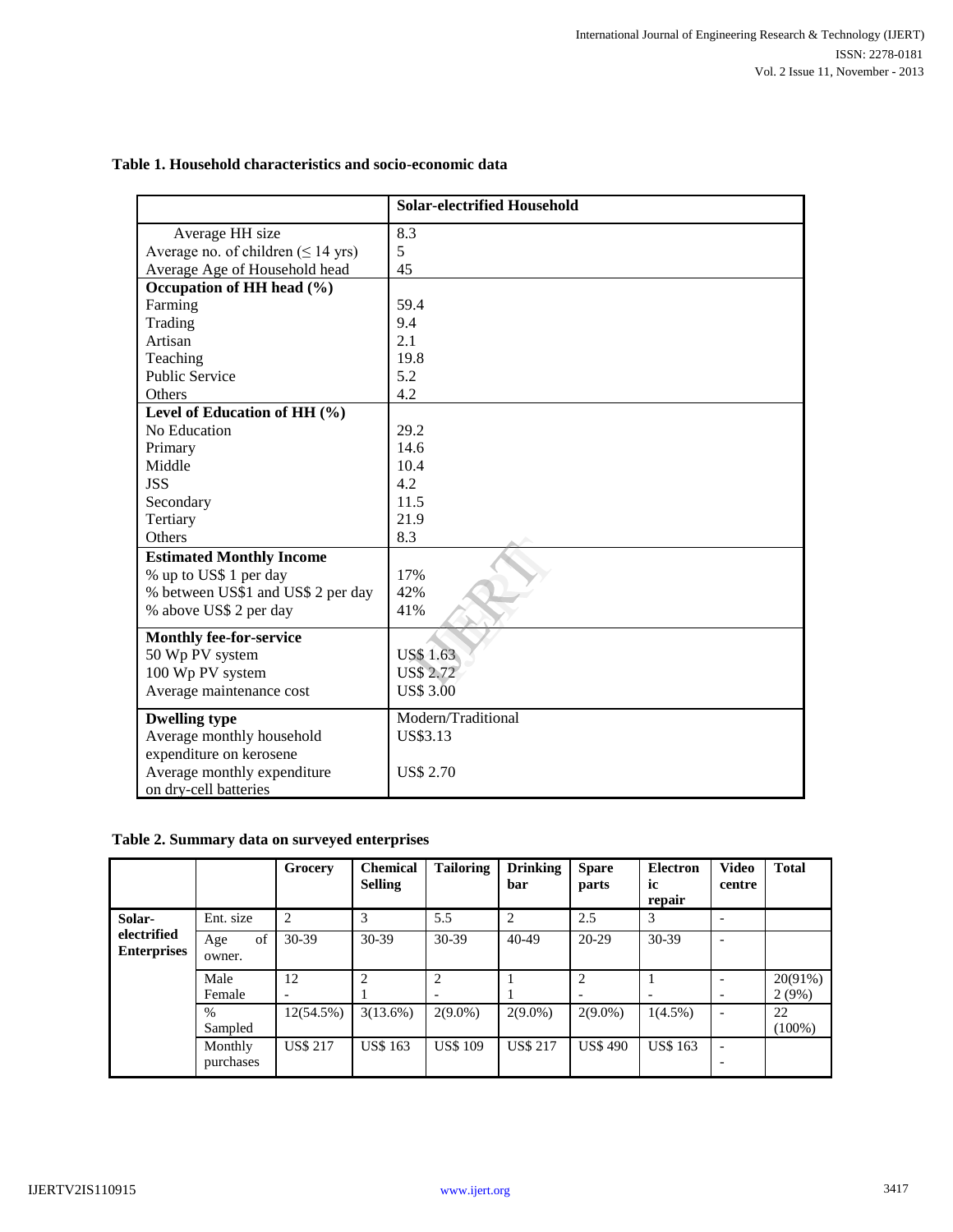|                             | <b>Barriers to the Sustainable Use of Solar PV</b> |                |               |                    |                |                       |              |
|-----------------------------|----------------------------------------------------|----------------|---------------|--------------------|----------------|-----------------------|--------------|
|                             | Most<br>severe                                     | More<br>severe | <b>Severe</b> | Somewhat<br>severe | Less<br>severe | <b>Not</b><br>Ranked* | <b>Total</b> |
| Lack of end-user financing  | 11                                                 | 12             | 11            | 28                 | 13             | 21                    | 96           |
| Limited government support  | 22                                                 |                | 19            | 13                 | 13             | 22                    | 96           |
| High price of components/   | 12                                                 | 21             | 25            | 17                 | 11             | 10                    | 96           |
| parts                       |                                                    |                |               |                    |                |                       |              |
| High monthly service fees   | 14                                                 | 10             | 8             | 9                  | 14             | 41                    | 96           |
| Unavailability of solar     | 32                                                 | 28             | 14            | 12                 | ⇁              | 3                     | 96           |
| components on the market    |                                                    |                |               |                    |                |                       |              |
| Lack of trained technicians |                                                    | 11             | 10            | 13                 | 16             | 40                    | 96           |
| Lack of information         | 3                                                  | 4              | 6             | $\overline{4}$     | 22             | 57                    | 96           |

#### **Table 3. Barriers to the use of solar pv by household**

\*Not ranked = response was not ranked among 1-5 rankings

#### **3.2.1 Weighted Mean Score**

To provide a clear picture to reflect the rankings of the barriers, the results in Table 3 were further analysed by using a barrier ranking of 1-5, with 1 being less severe; 2 being somewhat severe; 3 being severe; 4 being more severe and 5 being most severe. Adding the individual weighted responses and dividing by the sum of the weights, the mean severity scores were obtained as shown in Table 4. The mean severity scores were calculated as follows: For example

considering the response: Unavailability of solar components on the market**,** the weighted responses are  $(32x5) + (28x4) +$  $(14x3) + (12x2) + (7x1) = 345$ . The sum of the weighting factors equals  $5+4+3+2+1$  = 15. The mean severity score was calculated by dividing the 345 by 15 to obtain a score of 23.0. The calculations of the severity scores of the other barriers follow the same steps. ble solar conditions is a set of 23.0.<br>
Solar conditions of 23.0.<br>
The metal is a set of 23.0.

| <b>Barriers</b> |                                                           | <b>Mean Severity Scores</b> |
|-----------------|-----------------------------------------------------------|-----------------------------|
|                 | 1. Unavailability of solar components on the local market | 23.0                        |
|                 | 2. High price of solar PV components                      | 17.6                        |
|                 | 3. Limited government support                             | 15.6                        |
|                 | 4. Lack of end-user financing                             | 13.7                        |
|                 | 5. High monthly service fees                              | 11.1                        |
|                 | 6. Lack of trained technicians in the community           | 9.4                         |
|                 | Lack of user information on costs and benefits            | 5.3                         |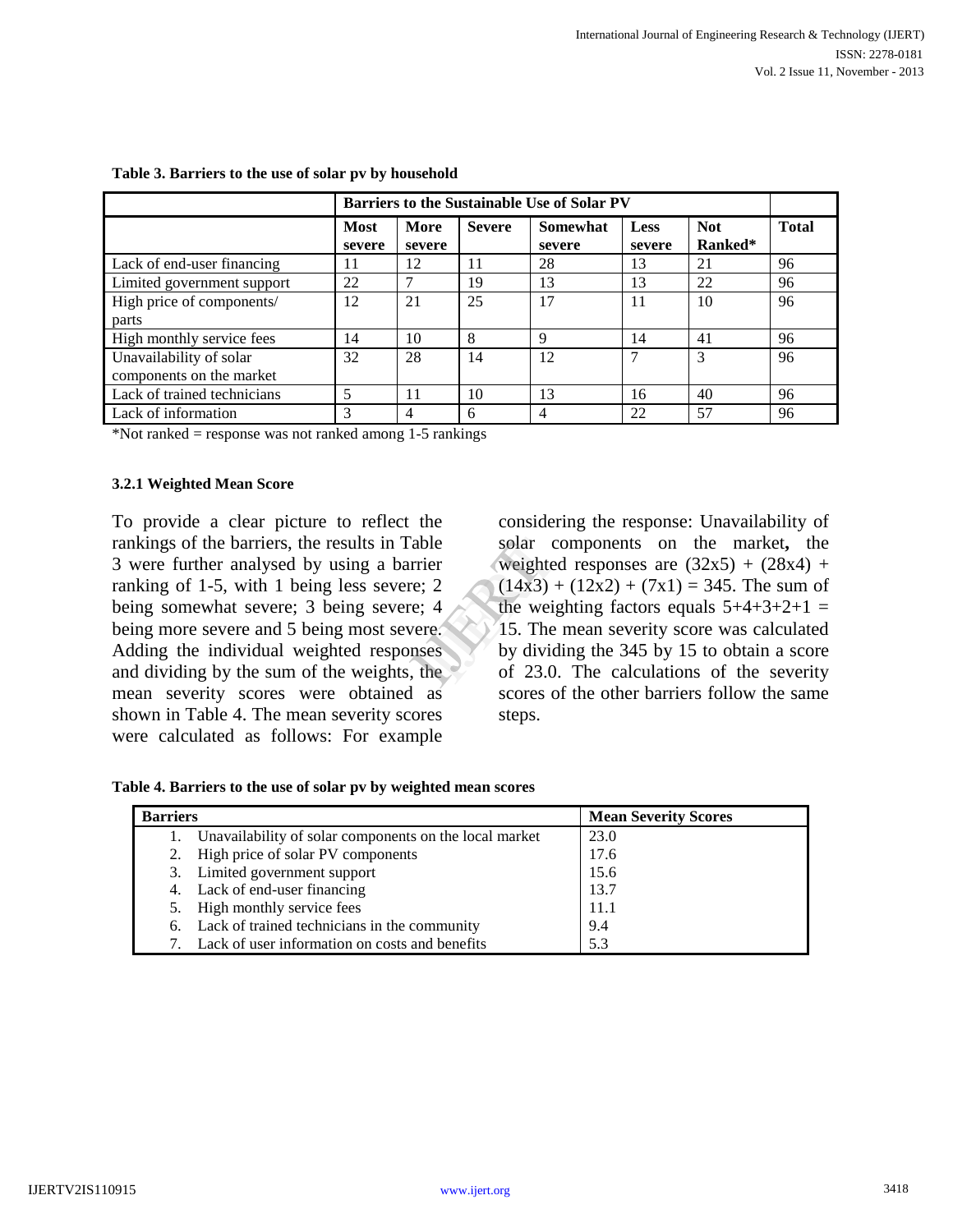#### **3.2.2 Pareto's Analysis**

Using Pareto's analysis, Figure 1 demonstrates the barriers identified by the study. The length of a bar stands for (or is proportional to) the mean severity score. More severe barriers (longest bars) are positioned to the left of less severe barriers.

The Pareto chart revealed that by far the important few barriers accounting for most of the problems are ranked in the following order:

(1) Unavailabilty of solar components on the local market

- (2) High price of solar parts/components
- (3) Limited government support
- (4) Lack of end-user financing

### *Unavailability of Solar PV Parts on the Market*

Figure 2 indicates that all the communities responded that solar components were not available with the exception of Kpassa, where 14% of the solar-electrified households reported of local availability, while 11% responded that solar PV components were not locally available.



**Figure 1: Pareto chart: barriers to the use of solar pv in surveyed households**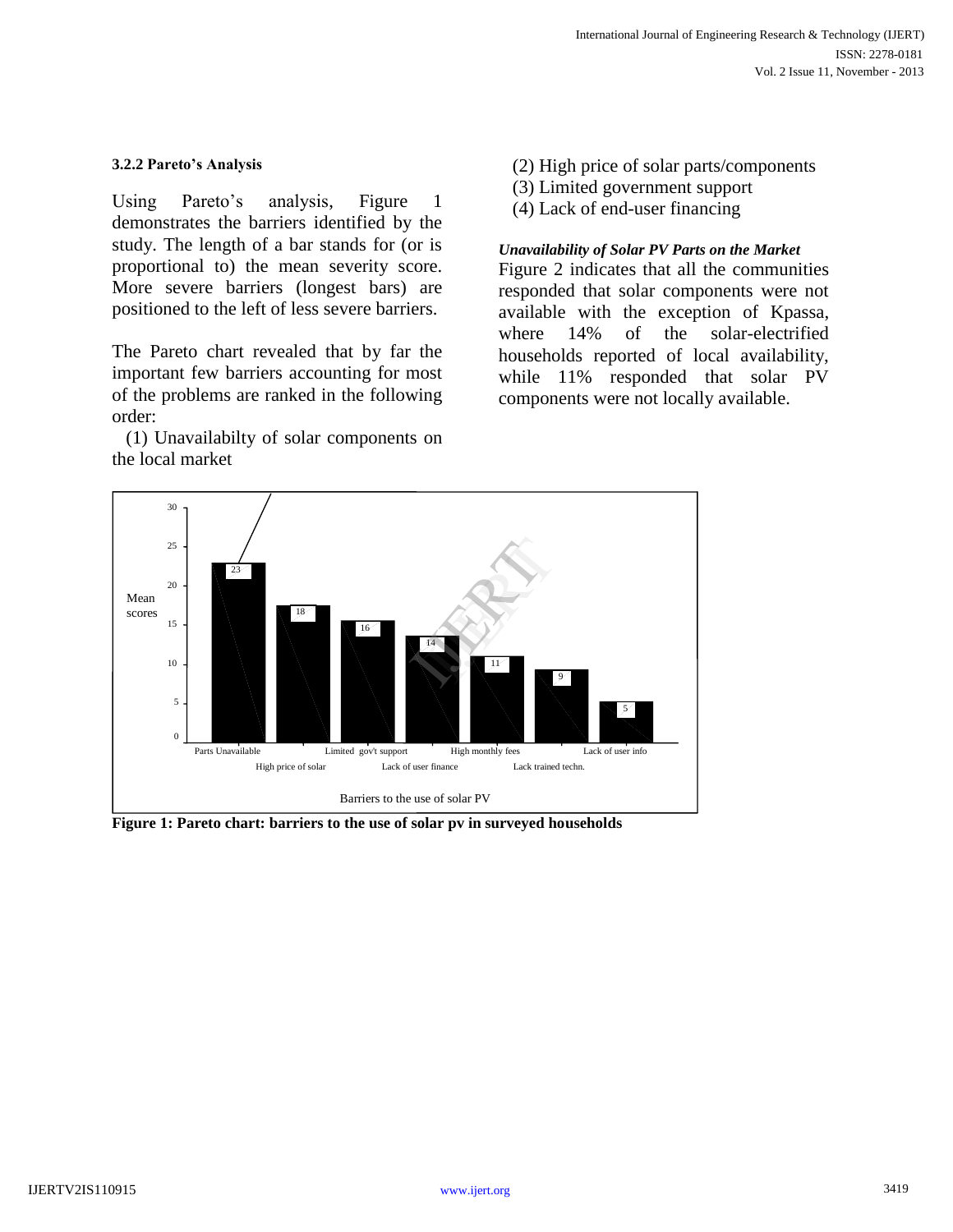

**Figure 2. Availability of solar components on the local market by community**

### *High Price of Solar Components*

Evidence from the study revealed that high price of solar components on the local market was a barrier to the use of solar PV. The selling price of car batteries used in Solar PV was about US\$60-150 and compact fluorescent lamp (CFL) was being sold at US\$5-13. Compared to the price of incandescent bulbs used in grid-electrified households, solar PV lamps were expensive. Figure 3 depicts the prices of 5- 10 watts solar dc lamps sold at US\$ 4.4-13 and 20-100 watts incandescent bulbs sold at US\$0.33-2.72.

# *Limited Government Support*

With a mean severity score of 15.6, limited government support was ranked as the third severe barrier to the use of solar PV in the surveyed communities. The results presented in Table 4 indicated that about 50% of the solar-electrified households reported it was severe to most severe (23% said most severe; 7% said more severe; and 20% said severe). About 14% considered this a less severe barrier, while 22% did not rank it as a barrier.

### *Lack of End-User Financing*

From the weighted mean scores presented in Table 4, lack of end user financing scored 13.7 and was ranked the fourth barrier. From the results in Table 3, about 35% said lack of end-user financing spans from severe to most severe; 21% said it was somewhat severe; while about 14% said it was less severe. Of the 96 households with solar PV, only 21 (22%) did not rank enduser financing as a barrier (Table 3). gh Lack of End<br>
2nd From the<br>
V. in Table<br>
in scored 1.<br>
ind barrier. F<br>
35% said<br>
from seve

# *Faulty Component Parts at the Enterprise-level*

Frequent occurrence of faulty system components can affect the sustained interest of end-users to use solar PV systems to enhance their income generation opportunity after dark. When asked about problems affecting the use of solar PV in the enterprises, the responses revealed that the PV system components causing most problems to the solar-electrified enterprises were batteries and regulators. Overall 86% of the reported problems were on batteries and regulators as shown in Figure 4.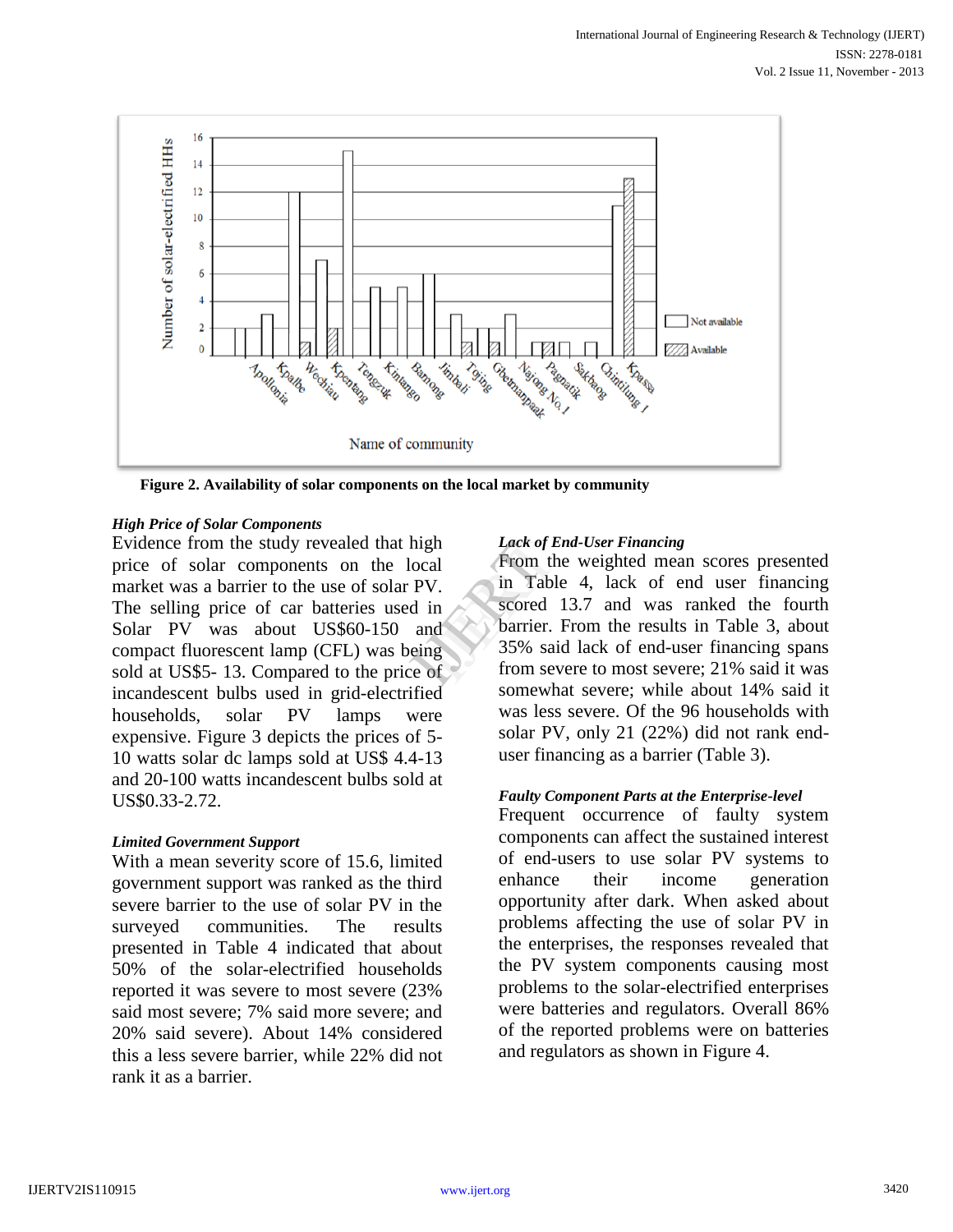

**Figure 3. Prices of 12v dc solar lamps (5-10w) compared to 230v, ac lamps (20-100 w).**



**Figure 4. Faulty parts of solar pv at the enterprise level.**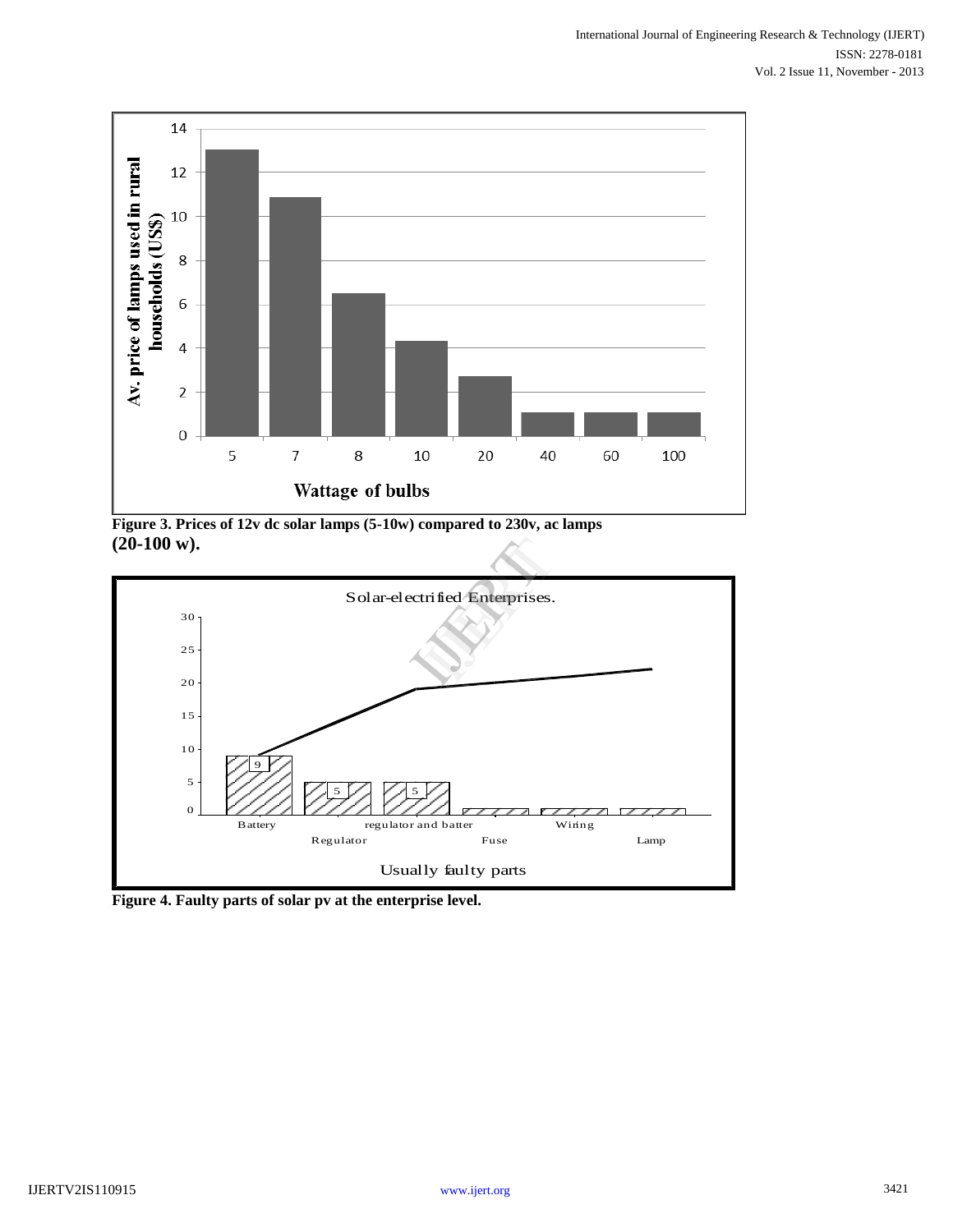#### *Factors Limiting the Extension of Working Hours by Rural Enterprises*

Using Pareto's analysis, the factors that limited the enterprises from extending their working hours and hence the possibility of gaining additional income are analysed. The results in Figure 5 revealed that the

principal factor that prevented the solarelectrified enterprises from extending their working hours was power fluctuation in the evening during the rainy seasons in June-August. This is indicated by the response: lamp off during low sunshine hours.



**Figure 5. Problems preventing the enterprises from extending working hours**

# **3.3 Priority Areas for Increased Use of PV**

When asked whether the present use of household solar PV system would increase or decrease, the results in Table 5 revealed a declining use of solar PV in almost all the surveyed communities with the exception of the Kpassa community. Overall about 63 % of the solar-electrified households felt the present use of solar PV was likely to decrease, while 37% was optimistic that it will increase. However, on the future need for household solar PV systems almost all the surveyed communities were optimistic, reporting of more percentage increase than decrease, with the exception of the Wechiau community. Overall, about 62% of the solar-electrified households were hopeful that the future need for solar PV would increase.

#### **3.3.1 Factors Contributing to Increased Use and Maintenance**

Examining the factors that could contribute to increased future use and maintenance of solar home systems, the responses of 96 solar-electrified households are presented in a Pareto's chart in Figure 6. The chart showed seven bars of differing heights. The bars revealed consistent decrease in the height of the first four bars with a break point after the fourth bar (labeled end-user financing). This indicated the relative importance of the first four bars as the priority factors that can increase the future use and maintenance of solar home systems: (1) low pricing of parts; (2) availability of parts on the local market; (3) low monthly fees; and (4) access to enduser financing.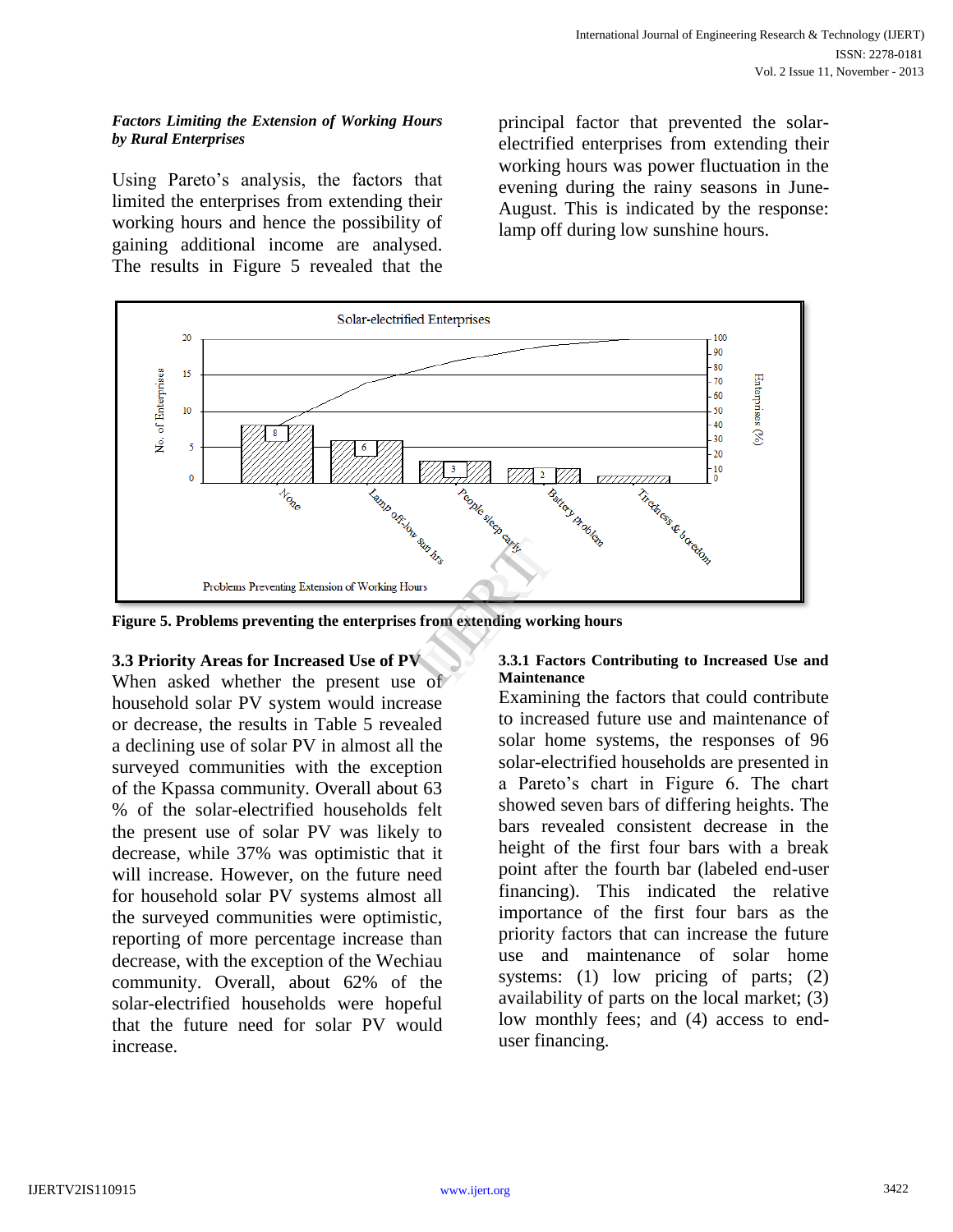|                                                                      | <b>Study Location</b> |         |                        |         |                |                |              |
|----------------------------------------------------------------------|-----------------------|---------|------------------------|---------|----------------|----------------|--------------|
| <b>Present use of household</b><br>solar PV systems.                 | Kpalbe                | Wechiau | <b>Bunkp</b><br>Area*. | Tengzuk | <b>K</b> passa | Apollonia      | <b>Total</b> |
| Increase                                                             | 3.1%                  | 2.1%    | 6.3%                   | 4.2%    | 20.8%          | 1%             | 37.5%        |
| Decrease                                                             | $\Omega$              | 11.5%   | 34.3%                  | 11.5%   | 4.2%           | $1\%$          | 62.5%        |
| Total                                                                | 3.1%                  | 13.6%   | 40.6%                  | 15.7%   | 25%            | 2%             | 100%         |
| No. of Households                                                    | 3                     | 13      | 39                     | 15      | 24             | $\overline{2}$ | 96           |
| for<br><b>Future</b><br>need<br>PV<br>household<br>solar<br>systems. |                       |         |                        |         |                |                |              |
| Increase                                                             | 3.2%                  | 3.2%    | 23.1%                  | 10.5%   | 20%            | 2.1%           | 62.1%        |
| Decrease                                                             | $\Omega$              | 10.5%   | 17.9%                  | 5.3%    | 4.2%           | $\Omega$       | 37.9%        |
| Total                                                                | 3.2%                  | 13.7%   | 41%                    | 15.8%   | 24.2%          | 2.1%           | 100%         |
| No. of Households                                                    | 3                     | 13      | 40                     | 15      | 23             | 2              | 96           |

| Table 5. Present and future need for household pv systems |  |  |
|-----------------------------------------------------------|--|--|
|                                                           |  |  |

\* Bunkpurungu area comprises: Kpentang; Kpenbung; Kambatiak; Bamong; Kintango; Chintilung; Tojing; Jimbali; Gbetmanpaak; Najong No.1; Pagnatik.



**Figure 6. Priority factors for increased future use of Solar home systems**

#### **4. Discussion**

#### **4.1 Barriers**

It is worth bearing in mind that some specific impediments can prevent the development of new markets for the widespread use of solar PV. Such impediments are considered as barriers that can prevent the effective use of solar PV for quality of life and productive improvements

of the rural poor. In examining the responses to the question on barriers, the initial results did not provide a clear picture to reflect the rankings of the barriers. There was therefore the need to further analyse the barriers using weighted mean scores and Pareto's chart. Using Pareto's analysis vital few important barriers could be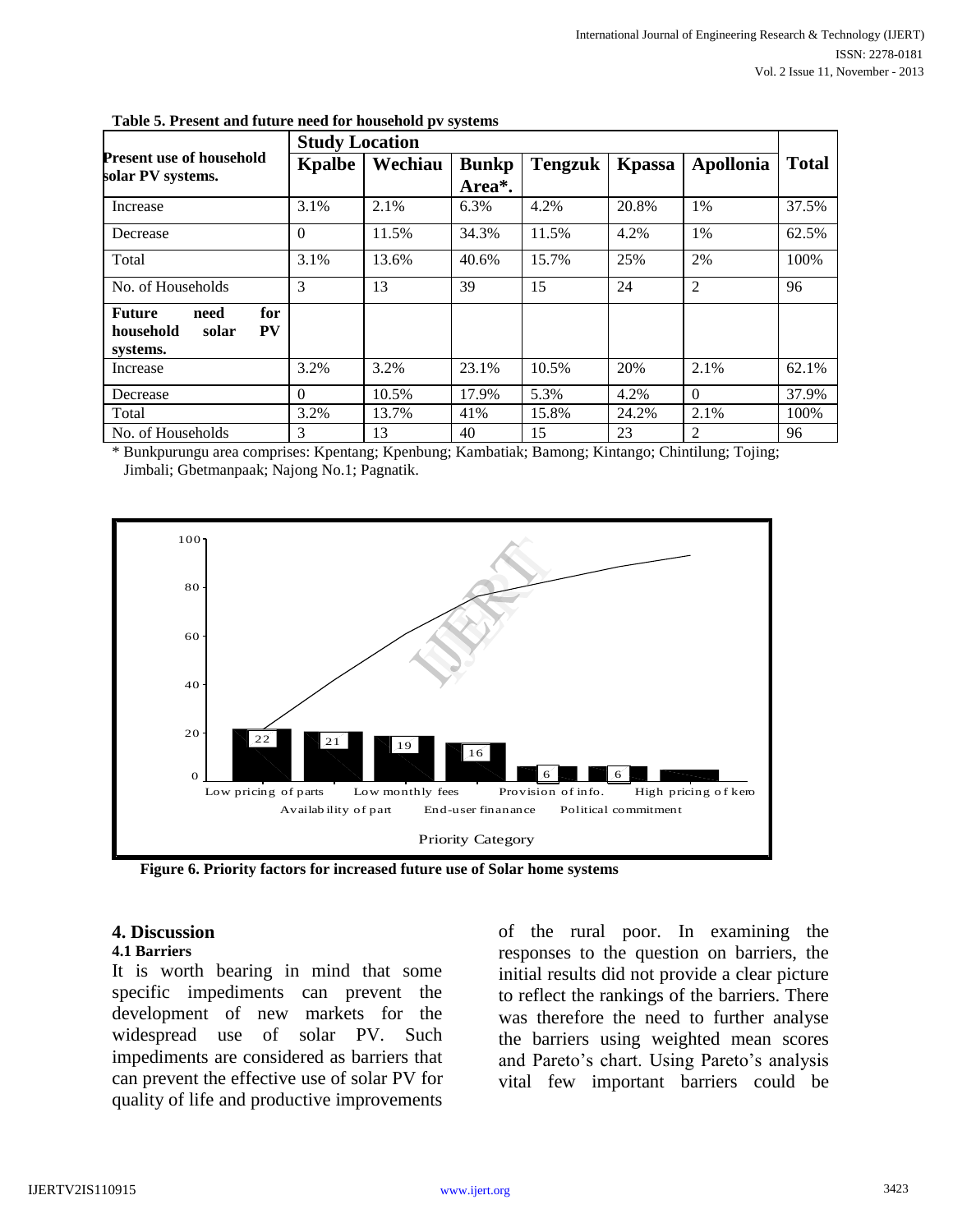separated from the trivial many [17, 18, 19].

From the results, the Pareto chart revealed four specific barriers. These barriers were ranked in the following order: unavailability of solar components on the local market; high price of solar PV components; limited government support; and lack of end-user financing. Bearing in mind budgetary constraints and limited resource allocations in most developing countires, ranking the specific barriers to the use of solar PV in rural Ghana is major contribution to knowledge. This study has clearly filtered from the variety of barriers to the expansion of renewable energy that are reported in earlier studies on developing countries [7, 8, 9, 16].

Basic solar PV components such as batteries, lamps, and regulators were scarce in the surveyed communities. Reasons may be due to lack of established markets and limited sales outlet [20, 21]. The local trading in solar PV components has not been very encouraging because of low patronage. Therefore component parts were not readily available on the local market. Unavailability of solar components is therefore the first barrier to tackle. Overcoming this barrier will yield the highest benefit to prospective users of solar PV in off-grid rural communities.

High per unit price of solar PV electricity is also reported as a barrier to sustainable use and expansion [22, 23, 24]. This barrier was overcome as a result of the fee-for-service approach. However, the study revealed that high price of solar components on the local market was a severe barrier to the use of solar PV. Due to the higher prices of (60- 70Ah) car batteries, which were sold at about US\$ 54-150 and a typical CFL lamp sold at US\$ 5 with some as high as US\$13, it is likely that some of the low income consumers switched back to kerosene lanterns as they could not afford the replacement costs of about US\$3 per month. Compared to the price of incandescent bulbs US\$ 0.33-2.72 used in grid-electrified households, the solar dc lamps were costly.

The study results revealed that about 17 % of the solar-electrified household heads earned up to US\$1.08 per day (about US\$30 per month). Comparing this income level to the maintenance cost of approximately US\$3 per month, one could infer the financial pressure on the poor if they have to allocate a substantial part of their agricultural-based income to the maintenance of PV systems. It is recommended that in order to overcome enegy poverty, poor households should not spend more than one tenth of their income to meet elementary individual energy requirements [23]. As the price of the components rises, low income and less enthusiastic consumers are likely to fall out of the market, leaving the high income earners or more enthusiastic users [25]. as<br>
ce<br>
ce<br>
spend mo<br>
ay<br>
to meet<br>
meet<br>
requirement<br>
cal<br>
componer<br>
enthusiast<br>
of the m

> In analysing the study results, though 17 % of the households income hovered around US\$1 per day, low income status was not identified among the major barriers to sustainable use of solar PV in rural Ghana. On the basis of the scoring method in Table 4, high price of solar components on the market is the second barrier to remove. The removal of this barrier will produce bigger benefits to off-grid rural communities and other stakeholders.

In general, rural people see most community projects as government intervention to provide goods and services for socio-economic development. Consequently, a change in incentive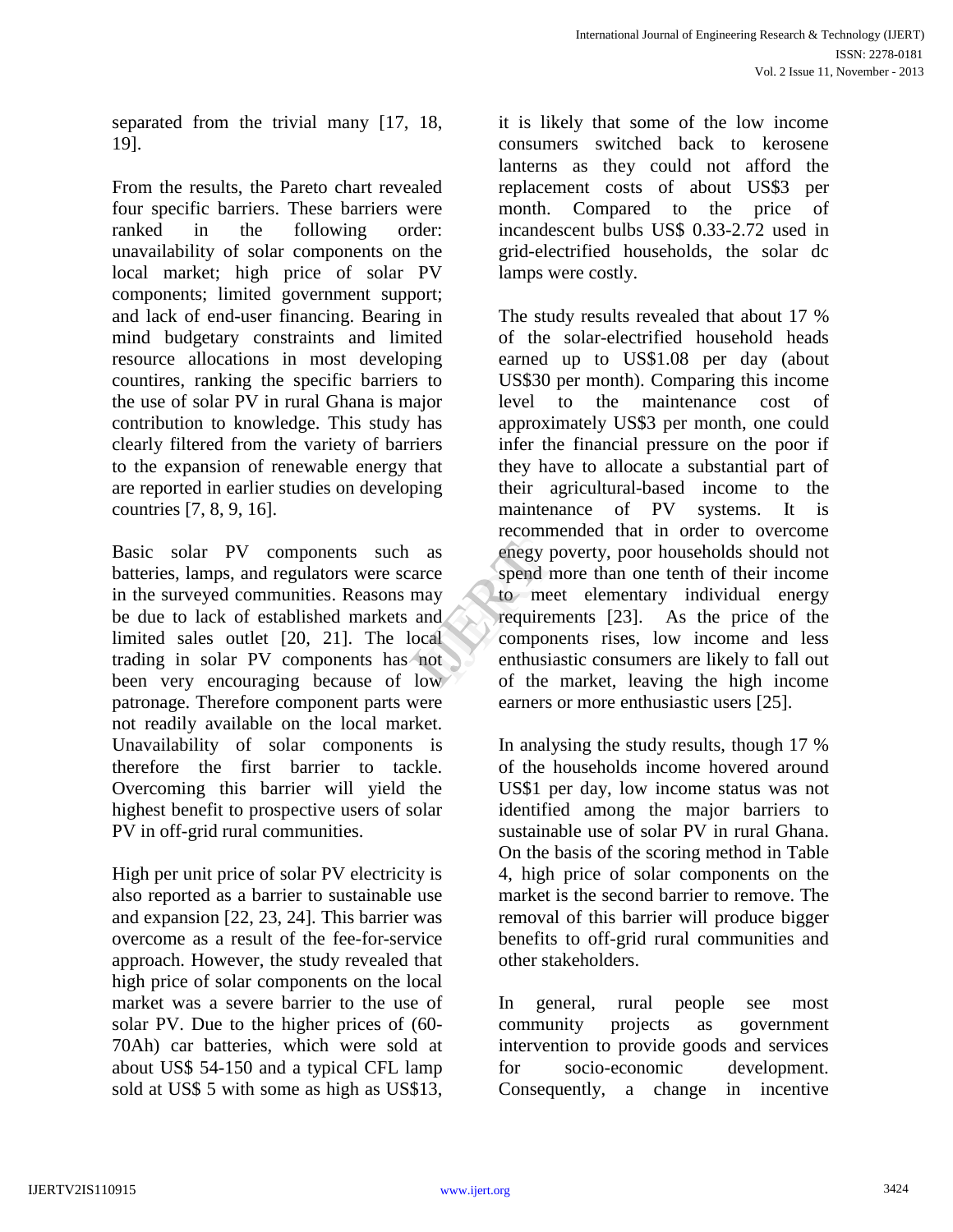enjoyed within a project is interpreted as a withdrawal of government's support services. In the surveyed communities, the solar-electrifed households felt deceived by the project implementers (known as government officials), because they could not sustain their support services: monitoring visits and replacement of component parts, particularly the batteries. This situation was interpreted as a withdrawal of government's support services. In this context, lack of such support services can be misinterpreted as a denial of basic electricity services from government.

Again, the study revealed that over half (56 %) of the solar-electrified households reported of the lack of end-user financing as a barrier. Other studies have reported of lack of financing as a barrier to the expansion of renewables [7, 8, 9]. Inadequate financing of solar PV projects is among the main constraints inhibiting its widespread use in poor rural communities. This issue is more pronounced in the rural communities because of the low income levels of end-users who are mostly peasant farmers. In the surveyed communities, about 60 % of the beneficiaries were farmers who earned an average income of about US\$1.32/day. This average income is close to the absolute poverty line of US\$1 per day [26, 27, 28]. Lack of end-user financing is therefore the fourth barrier to tackle. Overcoming this barrier will yield some benefits to the rural poor to improve their quality of life.

At the enterprise level, about 86 % of the reported problems were on batteries and regulators. Therefore priority attention must be focused on these components to improve system reliability and sustainability. The factors that limited the enterprises from extending their working hours and hence

the possibility of gaining additional income were also analysed. From the results the principal factor that prevented the solarelectrified enterprises from extending their working hours were: aging batteries and power fluctuation in the evening, particularly during the rainy seasons of June-August. The consequence is that majority of the solar-electrified enterprises combined solar PV and kerosene lantern. The data suggest that system efficiency and continuous supply of power are prerequisite for extension of working hours and additional income generation after sunset.

## **4.2 Measures to Remove Barriers**

From the perspective of this study, the following measures can contribute to remove or mitigate the barriers to the sustainable use of rural PV systems:

- Financial and fiscal incentives (e.g micro credits, soft loans) to motivate the private sector to open retail outlets at the local market. The establishment of sales outlets through enhanced public-private partnership in rural communities can increase the prospects of access to scarce replacement parts (e.g. dc lamps, regulators,lamp fittings, wet batteries). IJERT
	- Periodic visits by local government representatives (District Assemblies) for
	- firsthand information on utilisation so as to allocate financial resources towards system management and sustainability.
	- **Temporary** short-term subsidy, particularly for the replacement of batteries and repair of regulators, targeting poor households.

 Consistent technical and entrepreneurship-related training of skilled adults in the communities.

 Subsidised monthly fees (up to US\$3 per month) covering consumption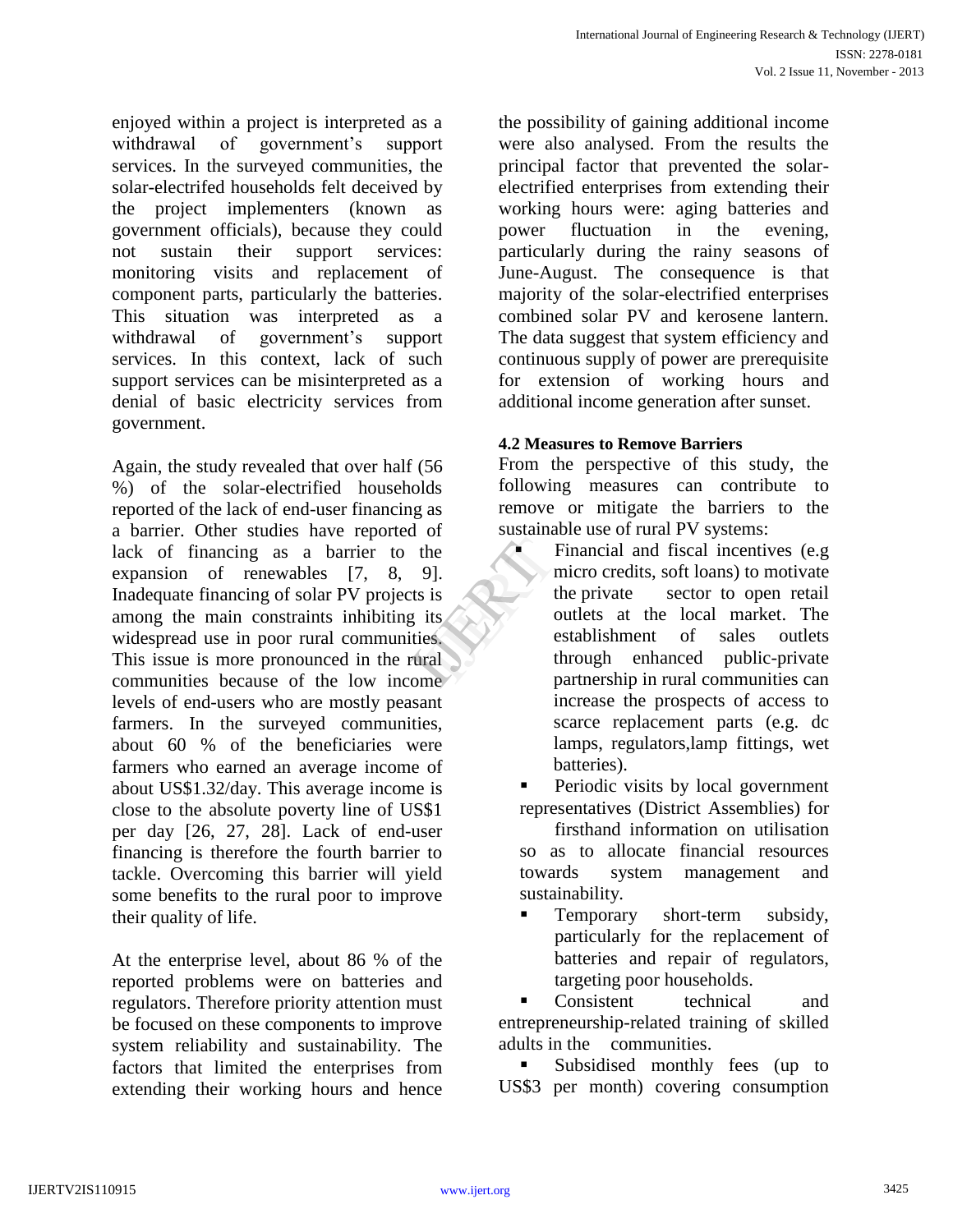and maintenance, particularly for the rural poor who earn up to US\$1 per day.

## **4.3 Priority Factors and Policy Implications**

On one hand, there was a fairly high proportion of the solar-electrified households who felt that if the present conditions, namely faulty parts, poor management services among others are not improved the use of rural solar PV systems would decrease. On the other hand, an equally high proportion of the respondents were optimistic that if the present challenges are effectively addressed more rural households are hopeful of using solar PV in the future. The priority factors that can increase the future use of rural solar PV systems were in the following order: (1) low pricing of parts, (2) availability of parts on the local market, (3) low monthly fees, and (4) access to end-user financing. Knowledge of the ranked priority factors is likely to inspire hope for future policy and planning decision making.

To ensure the sustainability of solar PV rural electrification projects, there is the need for institutional support by the District Assemblies in the management of rural PV systems at the community level. A sufficient requirement for sustainable use of PV systems should include a joint action of household members backed by institutional structures to facilitate access to information on good operating practices, maintenance costs and responsibilities. Good operating practices minimize recurring costs and can enhance battery life.

A focus on an effective approach to sustainability should also include strategies that would respond to the differing ability to maintenance. In this regard, low income households should be assisted with cost reduction instruments e.g. capital grant to defray PV system costs and affordable monthly fee-for-service (up to US\$3 per

month). On the contrary, rural enterprises are likely to afford maintenance costs, but would also require access to micro-credits and better quality batteries and lamps to enhance the opportunity for additional income generation. The lack of substantial uses likely to enhance income generation may create less possibility for the sustainable use of solar PV systems.

Though lack of technicians was not among the 'vital few' barriers, it was however, ranked as the sixth barrier to the sustainable use of solar PV systems. The data suggest that human resource development is an essential component for sustainability. Capacity building aimed at human resource development should include the retraining of technicians on quick response to faults and quality service delivery. Furthermore, rural technicians should be provided with financial incentives to diversify their income sources in order to commit themselves to the maintenance of PV systems. The creation of a communitybased organizational framework (e.g. Local Energy Development Agency) by the Ministry of Energy in collaboration with the Energy Commission and the District Assemblies will clarify the question of who should be responsible for monthly user-fee collection, routine maintenance, and enduser education and the form they should take. A concerted effort on these actions would yield the benefits expected from the sustainable use of public solar PV systems. rural tech<br>
is financial<br>
interval tech<br>
financial<br>
income<br>
themselve<br>
systems.<br>
based org<br>
Freroy

# **5. Conclusion and Recommendations**

This study established and ranked the major barriers to the sustainable use of solar PV in rural Ghanaian households in the following order: unavailability of solar components on the local market, high price of solar PV components, limited government support, and lack of end-user financing. At the enterprise level the principal factor that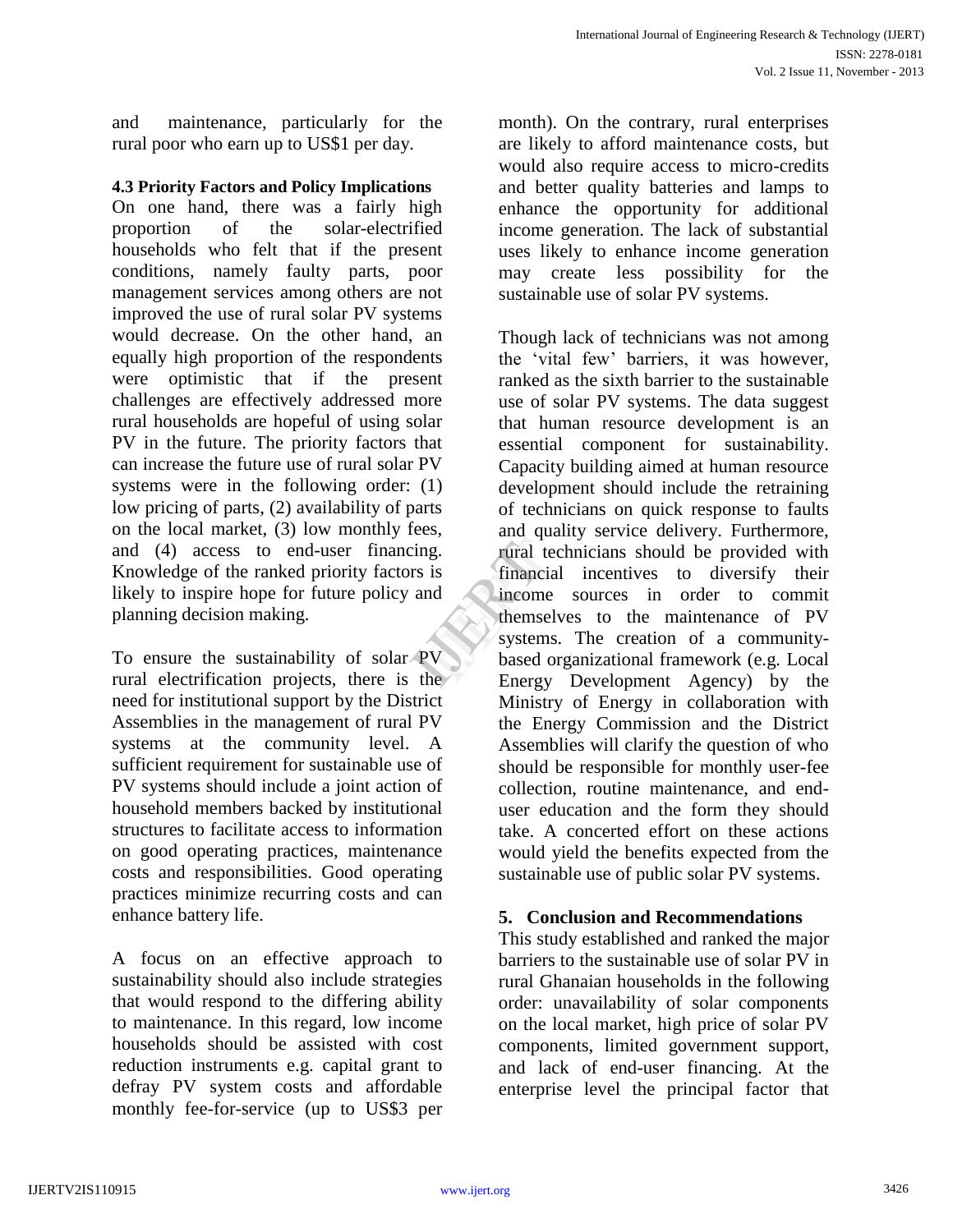limited enterpreneurs from extending their working hours with the possibility of gaining additional income after sunset were aging/defective batteries and power fluctuation in the evening during the rainy seasons. This made majority of the solarelectrified enterprises to combine the use of solar PV and kerosene lantern.

Measures to remove the barriers include among others the establishment of sales outlets through enhanced public-private sector support services, periodic visitations by local autorities for first hand information on utilisation so as to allocate financial resources towards system management, temporary subsidies for maintenance and repair, capacity building and affordable monthly fees. To support income generation in rural enterprises there is the need to put in place mechanisms to ensure system efficiency and continuous supply of power to achieve extended working hours after sunset and additional income generation.

For future deployment of rural solar PV systems, a sufficient requirement for sustainable use, particularly at the household level should include a joint action of household members backed by institutional structures to facilitate the provision of information on good operating practices, maintenance costs and responsibilities. A focus on an effective approach to sustainability should also include strategies that would respond to the differing ability to maintenance and repairs, which vary between enterprises and households. Low income households, in particular, should be assisted with cost reduction measures to encourage uptake and widening of access. The priority factors that can increase the future use of rural solar PV systems are low pricing of parts, availability of parts on the local market,

low monthly fees, and access to end-user financing. This study lays down the direction for sustaining off-grid rural PV systems.

# **Acknowledgements**

Special thanks must be given to the central administration of the Kwame Nkrumah University of Science and Technology (KNUST), Kumasi, Ghana, for providing a grant for the fieldwork in Ghana. The author is grateful to the Center for Development Research (ZEF), University of Bonn, Germany and the Deutscher Akademischer Austausch Dienst (DAAD), Bonn for partial funding, which made it possible to focus on writing this paper.

#### **References**

[1] Ghana Statistical Service, Population and Housing Census. Summary Report of Final Results. Ghana Statistical Service, Accra, 2002.

- [2] EUEI-PDF, Monitoring Progress in the Africa-EU Energy Partnership. The European Union Energy Initiative-Partnership Dialogue Facility (EUEI-PDF) and Africa-EU Energy Partnership (AEEP) Publication, May 2012, Eschborn, Germany. IJERT
	- [3] MoEn, Ghana Set to Become Power House in West Africa. An Article of Ministry of Energy (MoEN), Rebublic of Ghana, 2012. Available online at [http://www.energymin.gov.gh/]
	- [4] G. Munda, D. Russi, Energy Policies for Rural Electrification: A Social Multi-criteria Evaluation Approach. UHE/UAB, 26 (2005) 1- 28.
	- [5] D.D. Stuhlman, Knowledge Management Terms [online]. Stuhlman Management Consultants, Illinois, USA, 2006. Available from: [http://home.earthlink.net/~ddStuhlman/defin1.h tm.], (Accessed 19 December 2006)
	- [6] K. Nsiah-Gyabaah, Barriers to New Renewable energy Technology Transfer in Ghana. Proceedings of Energy Africa '95 Conference on Energy Optimisation and Conservation in Accra, Ghana. Liverpool: Africa Conferences and Exhibition Ltd. Pp1-5, 1995.
	- [7] M.B. Basnyat, Rural Electrification through Renewable Energy in Nepal. World Review of